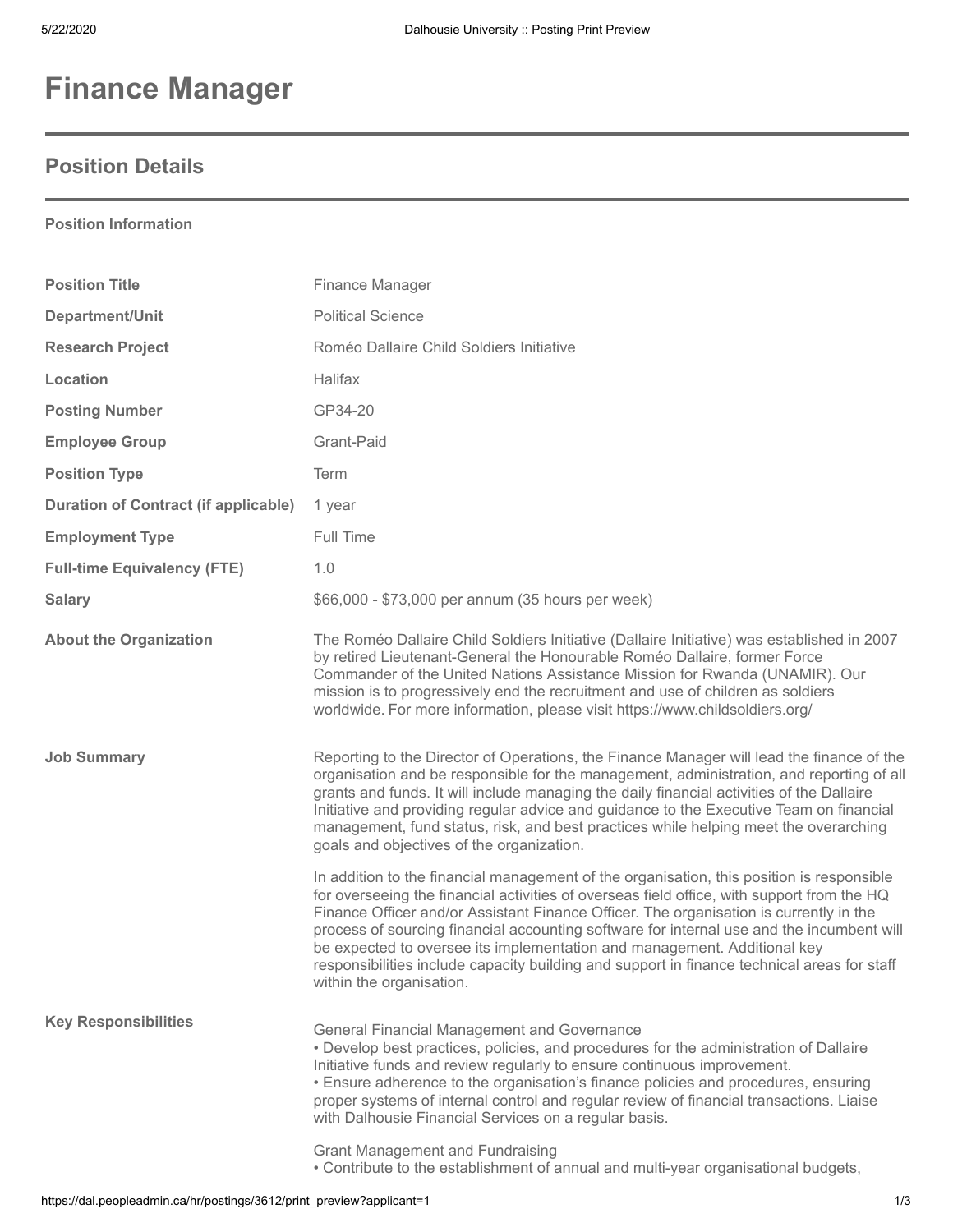| 5/22/2020                                                | Dalhousie University :: Posting Print Preview                                                                                                                                                                                                                                                                                                                                                                                                                                                                                                                                                                                                                                                                                                                                                                                                                                                                                                                                                                                                                                                                                                                                                                                                                                                                                                                                                                                                                                                                                                                                               |
|----------------------------------------------------------|---------------------------------------------------------------------------------------------------------------------------------------------------------------------------------------------------------------------------------------------------------------------------------------------------------------------------------------------------------------------------------------------------------------------------------------------------------------------------------------------------------------------------------------------------------------------------------------------------------------------------------------------------------------------------------------------------------------------------------------------------------------------------------------------------------------------------------------------------------------------------------------------------------------------------------------------------------------------------------------------------------------------------------------------------------------------------------------------------------------------------------------------------------------------------------------------------------------------------------------------------------------------------------------------------------------------------------------------------------------------------------------------------------------------------------------------------------------------------------------------------------------------------------------------------------------------------------------------|
|                                                          | allocations, forecasting, and planning.<br>. Monitor funds to ensure that monies are spent in accordance with the<br>organization's/Dalhousie's financial policies and procedures and respective Donor<br>guidelines.                                                                                                                                                                                                                                                                                                                                                                                                                                                                                                                                                                                                                                                                                                                                                                                                                                                                                                                                                                                                                                                                                                                                                                                                                                                                                                                                                                       |
|                                                          | <b>Other Responsibilities</b><br>• Proactively participate in planning and performance processes as outlined in the<br>Employee Handbook including annual appraisals, regular meetings, and ensure annual<br>reviews are an integral component of workplans and priorities.<br>• Promote a safe and secure work environment in line with the organization's core<br>values; and foster strong communication between teams within the organization.                                                                                                                                                                                                                                                                                                                                                                                                                                                                                                                                                                                                                                                                                                                                                                                                                                                                                                                                                                                                                                                                                                                                          |
| <b>Note</b>                                              |                                                                                                                                                                                                                                                                                                                                                                                                                                                                                                                                                                                                                                                                                                                                                                                                                                                                                                                                                                                                                                                                                                                                                                                                                                                                                                                                                                                                                                                                                                                                                                                             |
| Qualifications                                           | Undergraduate degree in Finance, Accounting, or Business Administration with a<br>minimum of 8 years' relevant experience, with at least 3 of those years working in a non-<br>profit organisation in a global context is required. CPA, CA, CGA, or CMA designation<br>preferred. Must have experience in managing budgets and multiple administrative and<br>finance tasks in a fast-paced environment. Must be able to take the initiative to prioritize<br>and time manage competing priorities. Must possess well-developed analytical,<br>problem-solving, decision-making, and communication skills. Demonstrated ability to<br>work effectively in a team environment and be able to develop and maintain effective<br>working relationships with multiple levels of partners, internal and external. Superior<br>attention to detail, reporting, tracking of multi-million-dollar projects, and advanced<br>proficiency with Excel spreadsheets is required. Demonstrated ability to manage<br>complex grant and contract agreements as well as working within a multi-currency<br>environment is desired. Experience working effectively across multicultural, multilingual,<br>and multidisciplinary teams both on-site and remotely in other countries, and a thorough<br>understanding of the organizational principles, practices, and systems optimization of a<br>university structure is pertinent to the success of this role. Experience in mentoring and<br>delivering training to staff and the ability to speak French or other language skills would<br>be an asset. |
| <b>Additional Information</b>                            | Dalhousie University supports a healthy and balanced lifestyle. Our total compensation<br>package includes a voluntary RRSP, health and dental plans and an employee and<br>family assistance program.                                                                                                                                                                                                                                                                                                                                                                                                                                                                                                                                                                                                                                                                                                                                                                                                                                                                                                                                                                                                                                                                                                                                                                                                                                                                                                                                                                                      |
| <b>Application Consideration</b>                         |                                                                                                                                                                                                                                                                                                                                                                                                                                                                                                                                                                                                                                                                                                                                                                                                                                                                                                                                                                                                                                                                                                                                                                                                                                                                                                                                                                                                                                                                                                                                                                                             |
| <b>Diversity Statement</b>                               | Dalhousie University is committed to fostering a collegial culture grounded in diversity<br>and inclusiveness. The university encourages applications from Indigenous persons,<br>persons with a disability, racially visible persons, women, persons of a minority sexual<br>orientation and/or gender identity, and all candidates who would contribute to the<br>diversity of our community. For more information, please visit<br>www.dal.ca/hiringfordiversity.                                                                                                                                                                                                                                                                                                                                                                                                                                                                                                                                                                                                                                                                                                                                                                                                                                                                                                                                                                                                                                                                                                                        |
| <b>Posting Detail Information</b>                        |                                                                                                                                                                                                                                                                                                                                                                                                                                                                                                                                                                                                                                                                                                                                                                                                                                                                                                                                                                                                                                                                                                                                                                                                                                                                                                                                                                                                                                                                                                                                                                                             |
| <b>Number of Vacancies</b>                               | 1                                                                                                                                                                                                                                                                                                                                                                                                                                                                                                                                                                                                                                                                                                                                                                                                                                                                                                                                                                                                                                                                                                                                                                                                                                                                                                                                                                                                                                                                                                                                                                                           |
| <b>Open Date</b>                                         | 05/22/2020                                                                                                                                                                                                                                                                                                                                                                                                                                                                                                                                                                                                                                                                                                                                                                                                                                                                                                                                                                                                                                                                                                                                                                                                                                                                                                                                                                                                                                                                                                                                                                                  |
| <b>Close Date</b>                                        | 06/11/2020                                                                                                                                                                                                                                                                                                                                                                                                                                                                                                                                                                                                                                                                                                                                                                                                                                                                                                                                                                                                                                                                                                                                                                                                                                                                                                                                                                                                                                                                                                                                                                                  |
| <b>Open Until Filled</b>                                 | No                                                                                                                                                                                                                                                                                                                                                                                                                                                                                                                                                                                                                                                                                                                                                                                                                                                                                                                                                                                                                                                                                                                                                                                                                                                                                                                                                                                                                                                                                                                                                                                          |
| <b>Special Instructions to Applicant</b>                 |                                                                                                                                                                                                                                                                                                                                                                                                                                                                                                                                                                                                                                                                                                                                                                                                                                                                                                                                                                                                                                                                                                                                                                                                                                                                                                                                                                                                                                                                                                                                                                                             |
| <b>Quick Link for Direct Access to</b><br><b>Posting</b> | http://dal.peopleadmin.ca/postings/3612                                                                                                                                                                                                                                                                                                                                                                                                                                                                                                                                                                                                                                                                                                                                                                                                                                                                                                                                                                                                                                                                                                                                                                                                                                                                                                                                                                                                                                                                                                                                                     |